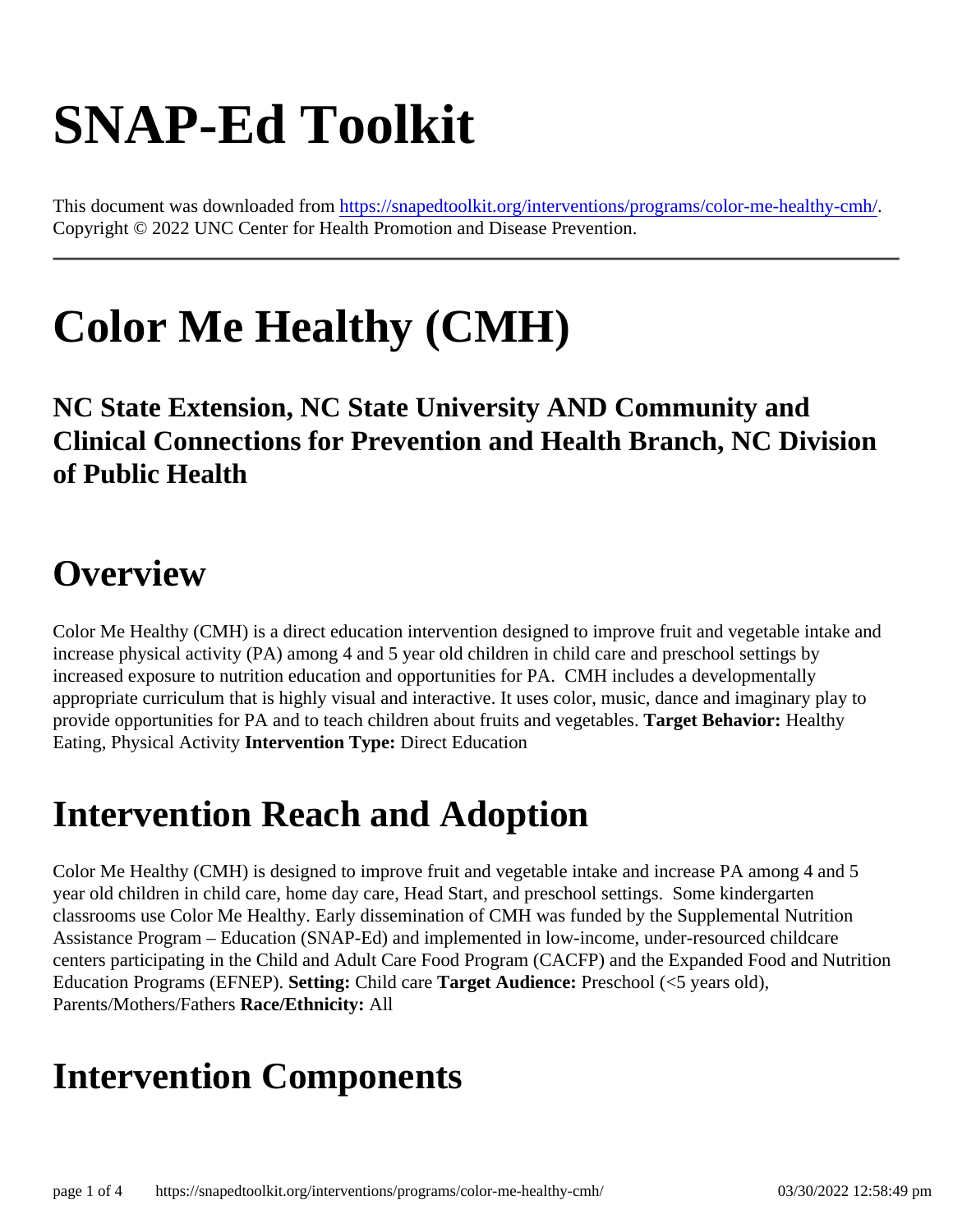The main intervention components of CMH include the following:

- 1. Curriculum and Teaching Materials for Teachers: The CMH curriculum includes 12 lessons designed for use during Circle Time; 6 imaginary trips that allow the children to use their imagination to travel to different places and events; 4 sets of picture cards; 3 classroom posters; a CD with 7 original songs; an hand stamp to reward participation in CMH.
- 2. Developmentally Appropriate Lessons CMH includes 12 lessons that are highly interactive and that integrate developmentally appropriate learning activities. The lessons are taught during Circle Time, a part of the day when children gather to learn and interact. In addition, Color Me Healthy includes six imaginary trips.
- 3. Color Me Healthy Music: Color Me Healthy includes 7 original songs; children love to sing and dance to these upbeat tunes. These engaging, stick-with-you songs enhance the lessons and can reinforce messages throughout the day.
- 4. Reinforcing Classroom Environment: Lessons are reinforced by making the classroom a colorful, inviting environment that supports the messages taught to children. The Color Me Healthy Kit includes classroom posters, ideas for bulletin boards, and teacher tips for ways to enhance the classroom.
- 5. Training for Child Care Providers: NC uses the train-the-trainer model and direct delivery. CMH staff provides training to Cooperative Extension Family & Consumer Sciences Agents and county Health Promotion Coordinators who in turn conduct trainings for local child care providers. Color Me Healthy for SNAP-Ed provides direct delivery of the curriculum by Family and Consumer Sciences Agents in pre-K settings. The education includes the Color Me Healthy lessons as well as taste tests and take home materials for families.

### Intervention Materials

Color Me Healthy Kit CMH provides 18 lesson plans for teachers along with supporting instructional materials needed to implement the curriculum including: four sets of picture cards, three color classroom posters, a CD with seven original songs, 14 reproducible parent newsletters, and two color posters designed for parents. Selected materials are available in Spanish. To order the Color Me Healthy kit, visit colormehealthy.com. Colo Me Healthy for SNAP-Edo implement CMH for SNAP-Ed you need the CMH kit and the CMH for SNAP-Ed manual. The CMH for SNAP-Ed manual contains nine sequential lessons chosen from CMH and incorporates components allowable with SNAP-Ed funds. Simple, low-cost taste tests have been added to enhance the multi-sensory learning experience. Additionally, supplemental Story Time with books related to the lesson have been integrated. Parent Handouts in English and Spanish reinforce the messages presented in t classroom. The CMH for SNAP-Ed manual includes: complete lesson instructions, a parent letter describing to program, a graduation certificate, an attendance roster to collect SNAP-Ed demographic data, and teacher are parent evaluation forms to capture behavior change outcomes. Color Me Healthy for SNAP-Ed can be used for train-the-trainer or direct education. The CMH for SNAP-Ed manual is available electronically free of charge when you purchase a CMH kit. Contact Lindsay Goolsby at Inhecht@ncsu.edu. Color Me Healthy Website Th CMH web site (www.colormehealthy.co) provides information to parents, including copies of newsletters, and CMH songs available for free download.

# Intervention Costs

We offer Color Me Healthy for our cost of production. Prices depend on numbers ordered and can be found a [www.colormehealthy.com](http://www.colormehealthy.com)Once you have purchased the Color Me Healthy kit, we are happy to send you the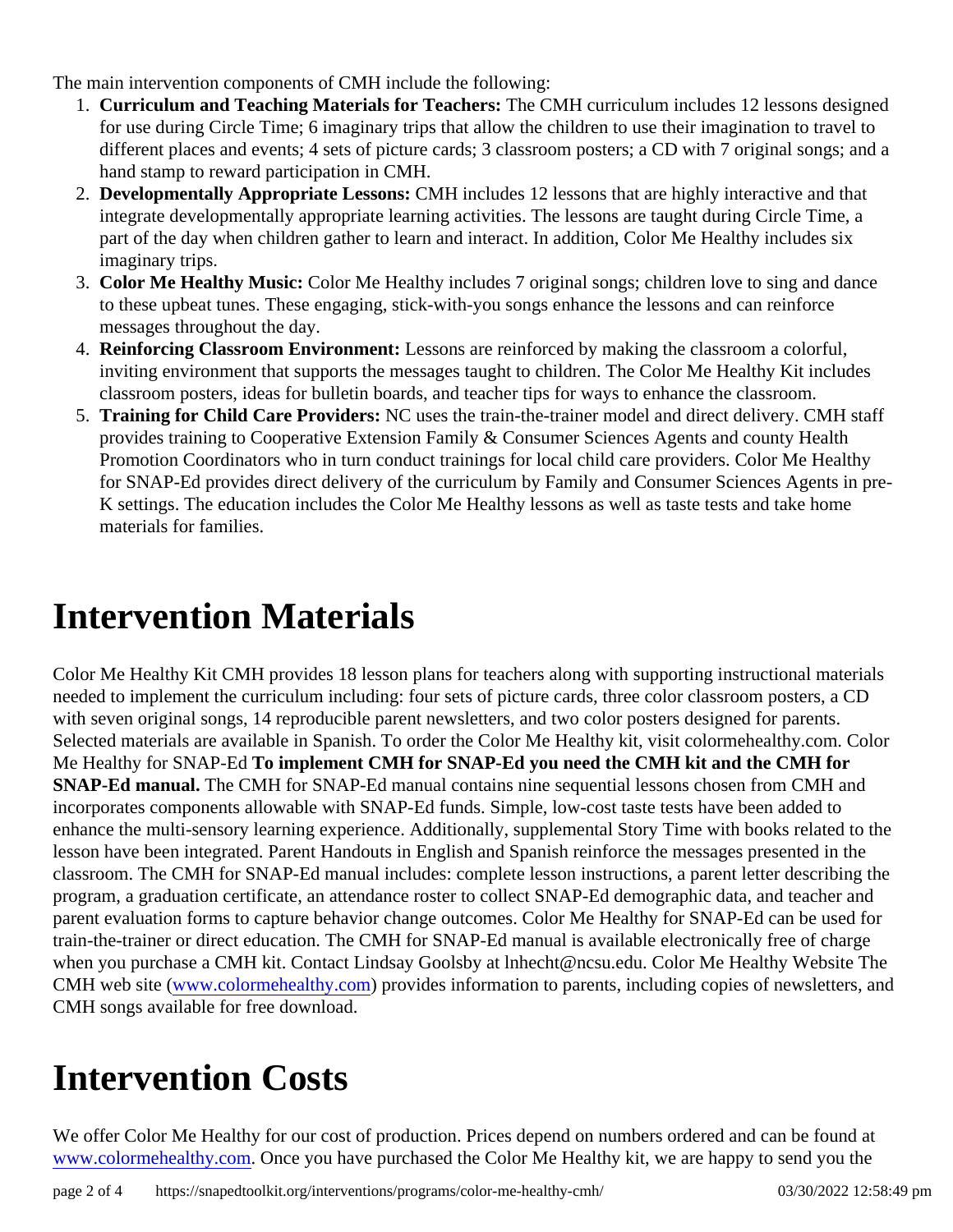# Evidence Summary

Color Me Healthy was developed by professionals in the area of nutrition and health education. Its effectiveness was evaluated and published in the literature in multiple professional journals. Evaluation of the intervention includes a randomized control design, with random assignment at the child care center level. The intervention group consisted of 10 child care centers (n=165), while the comparison group comprised of 7 chi care centers (n=98); all study sites were based in Boise, Idaho. The main outcome was fruit and vegetable sra consumption of the children. Process evaluation data were also collected, such as children's attendance and teacher surveys to assess perceptions of fruit and vegetable snack acceptability among children.

- Intervention Effect (fruit & vegetable behavior): When presented with a fruit or vegetable snack, children who participated in the CMH program significantly increased fruit snack consumption by approximately 21% and vegetable snack consumption by about 33% within their child care centers, from baseline to 3 months after completion of the CMH program (p<.001)
- Intervention Effect (child care providers' perceived impact): Teacher surveys were completed by all 10 lead teachers who implemented the CMH program. Ninety percent thought the children were more willing to try new foods and the children were consuming more fruits and vegetables, while all the teachers reported improved fruit and vegetable recognition, since program initiation.
- Practice-based data that were available for this review show similar results in child care providers' perceived impact (Dunn et al., 2006). Eight-week follow-up surveys were completed by child care providers from 47 counties and the Cherokee reservation in North Carolina, who attended a CMH training  $(n = 486)$ . Of those participants, 92% perceived an increase in PA of the children in their care, while 92% indicated that the CMH program increased the children's knowledge about movement. In addition, 93% perceived UNC Center for Health Promotion and Disease Prevention that using the CMH program increased the children's knowledge about healthy eating, while 79% indicated that the children were more willing to try new foods and 82% reported that the curriculum had improved fruit and vegetable recognition.

Classification: Research-tested

#### Evaluation Indicators

Based on the SNAP-Ed Evaluation Framework, the following outcome indicators can be used to evaluate intervention progress and success.

|                           | Readiness and<br>Capacity – Short<br>Term (ST) | $ Changes -$<br>Medium Term<br>(MT) | <b>Effectiveness and</b><br>Maintenance - Long<br>Term (LT) | Population<br>Results(R) |
|---------------------------|------------------------------------------------|-------------------------------------|-------------------------------------------------------------|--------------------------|
| Individual                | <b>ST1, ST3</b>                                | MT1, MT3                            |                                                             |                          |
| Environmental<br>Settings |                                                | <b>MT5, MT6</b>                     | LT5, LT6                                                    |                          |
| Sectors of Influence      |                                                |                                     |                                                             |                          |